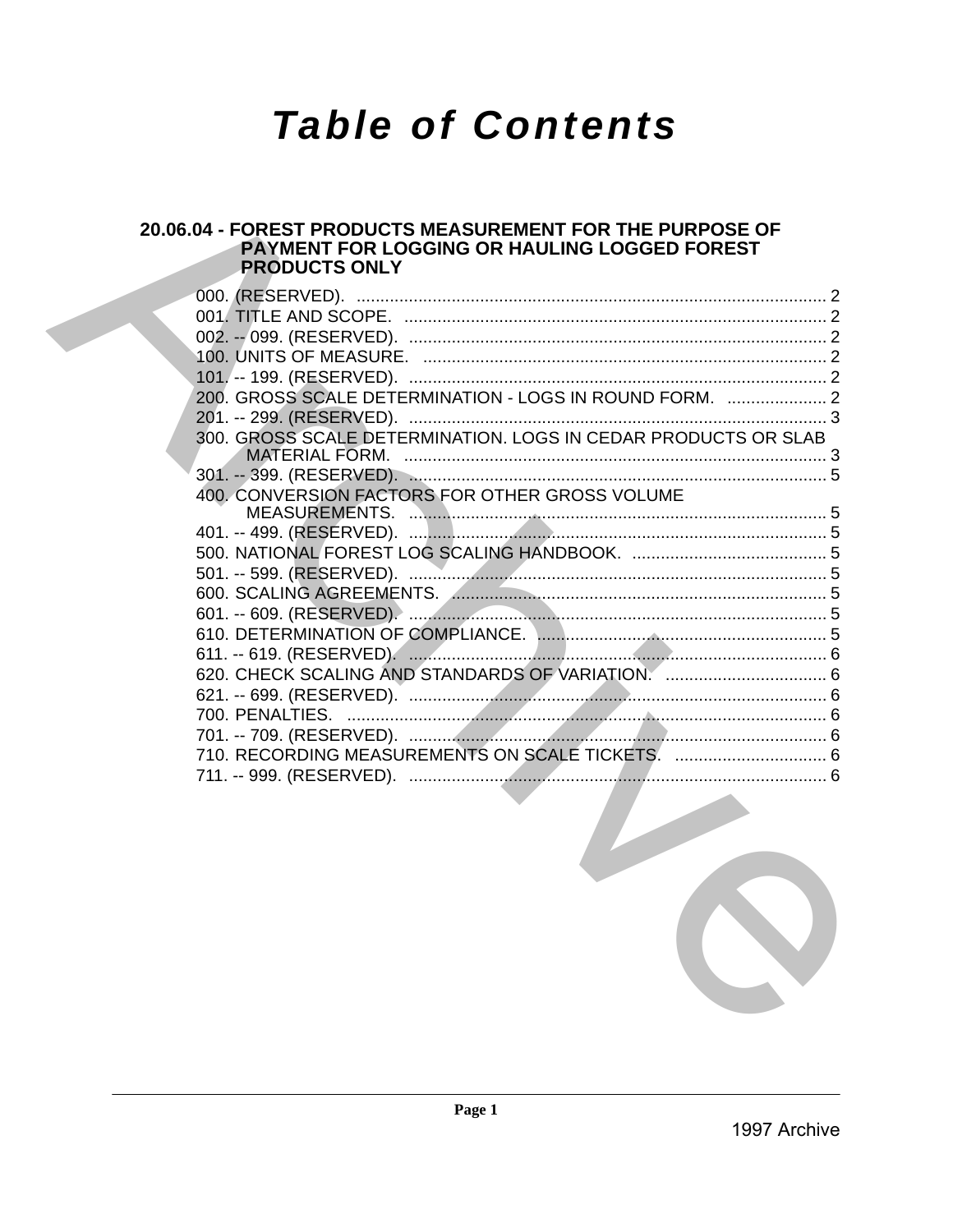

#### **20.06.04 - FOREST PRODUCTS MEASUREMENT FOR THE PURPOSE OF PAYMENT FOR LOGGING OR HAULING LOGGED FOREST PRODUCTS ONLY**

#### <span id="page-1-1"></span>**000. (RESERVED).**

#### <span id="page-1-2"></span>**001. TITLE AND SCOPE.**

#### <span id="page-1-3"></span>**002. -- 099. (RESERVED).**

#### <span id="page-1-4"></span>**100. UNITS OF MEASURE.**

<span id="page-1-0"></span>

|               |     | 20.06.04 - FOREST PRODUCTS MEASUREMENT FOR<br>THE PURPOSE OF PAYMENT FOR LOGGING OR<br><b>HAULING LOGGED FOREST PRODUCTS ONLY</b>                                                                                                                                                                                                                                                                                                                                           |
|---------------|-----|-----------------------------------------------------------------------------------------------------------------------------------------------------------------------------------------------------------------------------------------------------------------------------------------------------------------------------------------------------------------------------------------------------------------------------------------------------------------------------|
| 000.          |     | (RESERVED).                                                                                                                                                                                                                                                                                                                                                                                                                                                                 |
| 001.          |     | <b>TITLE AND SCOPE.</b>                                                                                                                                                                                                                                                                                                                                                                                                                                                     |
|               | 01. | Applicability. These rules shall pertain only to forest products measurement for the purpose of<br>payment for logging or hauling logged forest products.<br>$(2-12-91)$                                                                                                                                                                                                                                                                                                    |
|               | 02. | Measurement. For the purpose of payment for logging or hauling logged forest products only,<br>forest products shall be measured by gross weight, or by gross volume converted to gross decimal "C". Measurement<br>may be determined by a sampling process.<br>$(2-12-91)$                                                                                                                                                                                                 |
| $002. - 099.$ |     | (RESERVED).                                                                                                                                                                                                                                                                                                                                                                                                                                                                 |
| <b>100.</b>   |     | <b>UNITS OF MEASURE.</b>                                                                                                                                                                                                                                                                                                                                                                                                                                                    |
|               | 01. | Acceptable Units of Measure. Acceptable units of measure shall include only the following:<br>$(2-12-91)$                                                                                                                                                                                                                                                                                                                                                                   |
|               | a.  | Gross weight.<br>$(2-12-91)$                                                                                                                                                                                                                                                                                                                                                                                                                                                |
|               | b.  | Scribner decimal C gross scale as determined in accordance with these rules.<br>$(2-12-91)$                                                                                                                                                                                                                                                                                                                                                                                 |
|               | c.  | Other gross volume measurements converted to Scribner decimal "C" in accordance with Rule 400.<br>$(2-12-91)$                                                                                                                                                                                                                                                                                                                                                               |
| $101. - 199.$ |     | (RESERVED).                                                                                                                                                                                                                                                                                                                                                                                                                                                                 |
| 200.          |     | <b>GROSS SCALE DETERMINATION - LOGS IN ROUND FORM.</b>                                                                                                                                                                                                                                                                                                                                                                                                                      |
|               | 01. | Scribner Decimal "C".<br>$(1-1-95)$                                                                                                                                                                                                                                                                                                                                                                                                                                         |
|               |     | The gross scale shall be determined by the volume obtained from the log rule after measuring and<br>applying the scaling length and scaling diameter, in accordance with the Scribner decimal "C" volume table as listed<br>in the National Forest Log Scaling Handbook, Appendix, Table II, EXCEPT that the volumes listed in Appendix,<br>Table I of these rules shall apply to diameter classes 3" through 8" inclusive.<br>$(1-1-95)$                                   |
| these rules.  | b.  | Scaling length shall be determined by the length of the scaling cylinder (as explained in the<br>National Forest Log Scaling Handbook) plus a maximum trim allowance of six inches (6") per segment, plus two<br>inches (2"). Length determination shall recognize logs measuring from 8'1" to 20'8" as single-segment logs; from<br>20'9" to 41'2" as two-segment logs; from 41'3" to 61'8" as three-segment logs, etc. Refer to Appendix III, Table III of<br>$(4-15-97)$ |
|               | c.  | Scaling diameters shall be determined by the methods outlined in the National Forest Log Scaling<br>Handbook. Scaling diameters are measured from a minimum top diameter of 5.51" (6" Scribner class). Topwood<br>attached that is smaller than the minimum top diameter of 5.51" shall be disregarded EXCEPT when a written<br>logging and hauling agreement specifies a smaller minimum top diameter.<br>$(1-1-95)$                                                       |
|               |     |                                                                                                                                                                                                                                                                                                                                                                                                                                                                             |
| taper.        | d.  | Mid-point diameters on second-cut, multi-segment logs are determined on the basis of calculated<br>$(1-1-95)$                                                                                                                                                                                                                                                                                                                                                               |
|               | e.  | Mid-point diameters on butt-cut, multi-segment logs shall be determined by the methods stated in                                                                                                                                                                                                                                                                                                                                                                            |

#### <span id="page-1-5"></span>**101. -- 199. (RESERVED).**

### <span id="page-1-6"></span>**200. GROSS SCALE DETERMINATION - LOGS IN ROUND FORM.**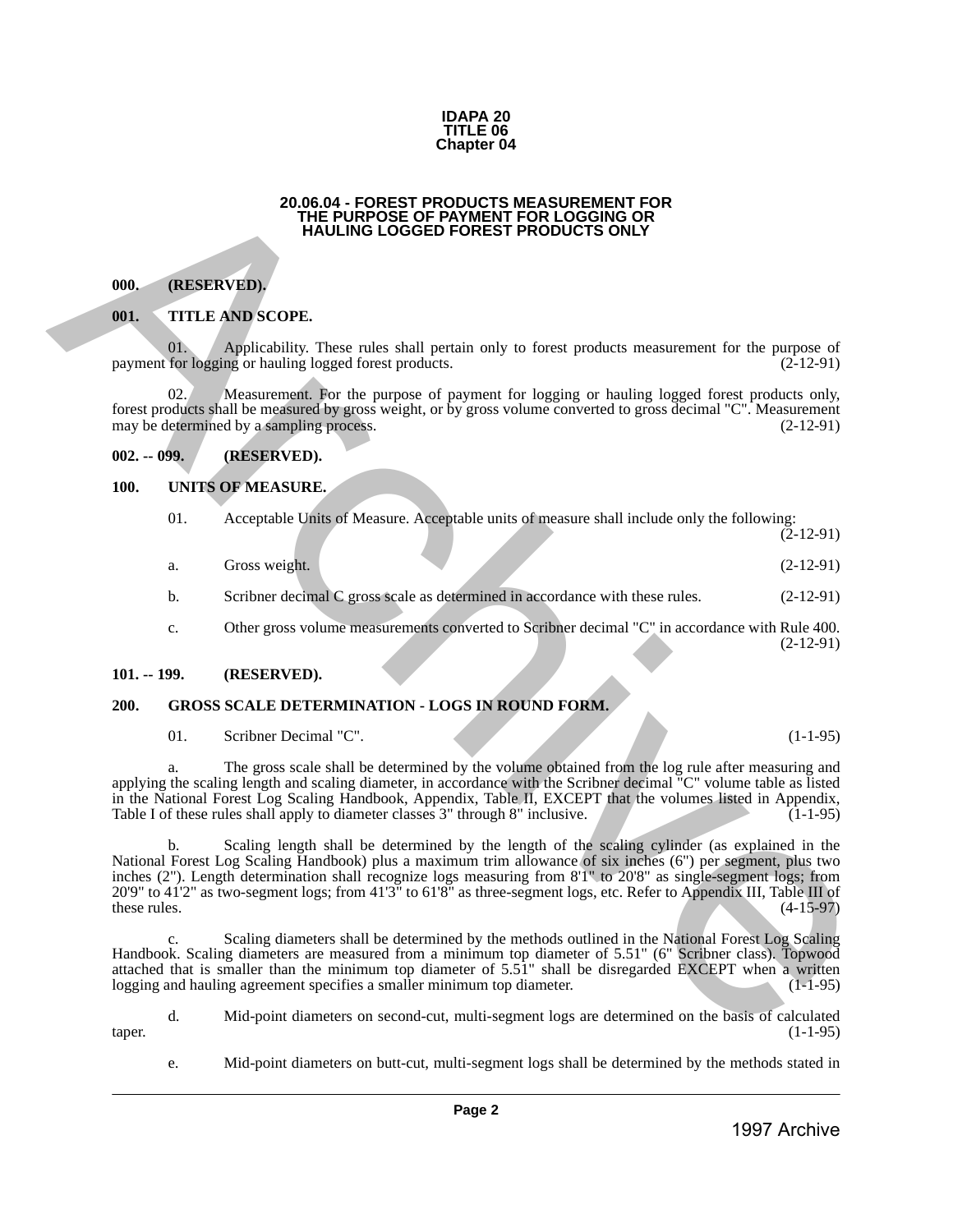Appendix, Table II of these rules. (1-1-95)

#### <span id="page-2-0"></span>**201. -- 299. (RESERVED).**

#### <span id="page-2-1"></span>**300. GROSS SCALE DETERMINATION. LOGS IN CEDAR PRODUCTS OR SLAB MATERIAL FORM.**

01. Scribner Decimal "C". (1-1-95)

a. Definitions. (1-1-95)

Logs in cedar products form means those split or intentionally manufactured logs which are half of a round log or greater and have a merchantable size slab split lengthwise and no longer attached to the log. Cedar<br>products form logs usually occur on cedar species logs, but may also be applied to other species of logs. ( products form logs usually occur on cedar species logs, but may also be applied to other species of logs.

ii. Logs in slab material form means portions of logs created when a log splits lengthwise or is ally manufactured in such a manner. (1-1-95) intentionally manufactured in such a manner.

iii. Merchantable size slab means a portion of a log that is intentionally manufactured and meets minimum size criteria as described hereinafter by these rules, except when a written logging and hauling agreement specifies smaller size criteria. (1-1-95) specifies smaller size criteria.

iv. Intentionally manufactured means as may be agreed to in a written logging and hauling agreement,<br>y occur using reasonable and prudent logging practices. (1-1-95) or as may occur using reasonable and prudent logging practices.

b. Volume and length determinations. (1-1-95)

i. Gross scale volumes shall be determined in accordance with the Scribner decimal "C" volume table, Appendix, Table II, of the National Forest Log Scaling Handbook, and in accordance with mensuration criteria hereinafter described.

ii. Scaling length determination shall be determined in similar manner to that used for logs in round form.  $(1-1-95)$ 

c. Diameter determinations. (1-1-95)

i. Diameter measure for logs in cedar products form shall be determined in similar manner to that used for logs in round form. For cedar species logs the minimum top diameter is fifteen (15) inches as measured using the Coconino-type scalestick. For other species logs the minimum top diameter is twenty-one (21) inches as measured using the Coconino-type scalestick.  $(1-1-95)$ measured using the Coconino-type scalestick.

ii. Diameter measure for logs in slab material form shall be determined in accordance with mensuration criteria hereinafter described. For cedar logs, a minimum size of four (4) inches (Scribner class measure) shell thickness by five (5) inches (Scribner class measure) width as determined in accordance with these rules. For all other species of logs, a minimum size of six (6) inches (Scribner class measure) by six (6) inches (Scribner class measure) as determined in accordance with these rules. Ayouth. 1994 Like tokes, the method is a strengthenium of the strengthenium of the strengthenium of the strengthenium of the strengthenium of the strengthenium of the strengthenium of the strengthenium of the strengtheniu

Midpoint diameters on logs in cedar products or slab material form that are second-cut, multisegment logs shall be determined on the basis of calculated taper. (1-1-95)

iv. Midpoint diameters on logs in cedar products or slab material form that are butt-cut, multi-segment logs shall be determined by the methods stated in Appendix, Table II of these rules. (1-1-95)

d. Slabs. Logging of cedar products often results in split logs, producing slabs. The following rules shall govern gross volume determination of pieces not in round form:

i. Logs which are half of a round log or greater shall be gross scaled according to the portion of the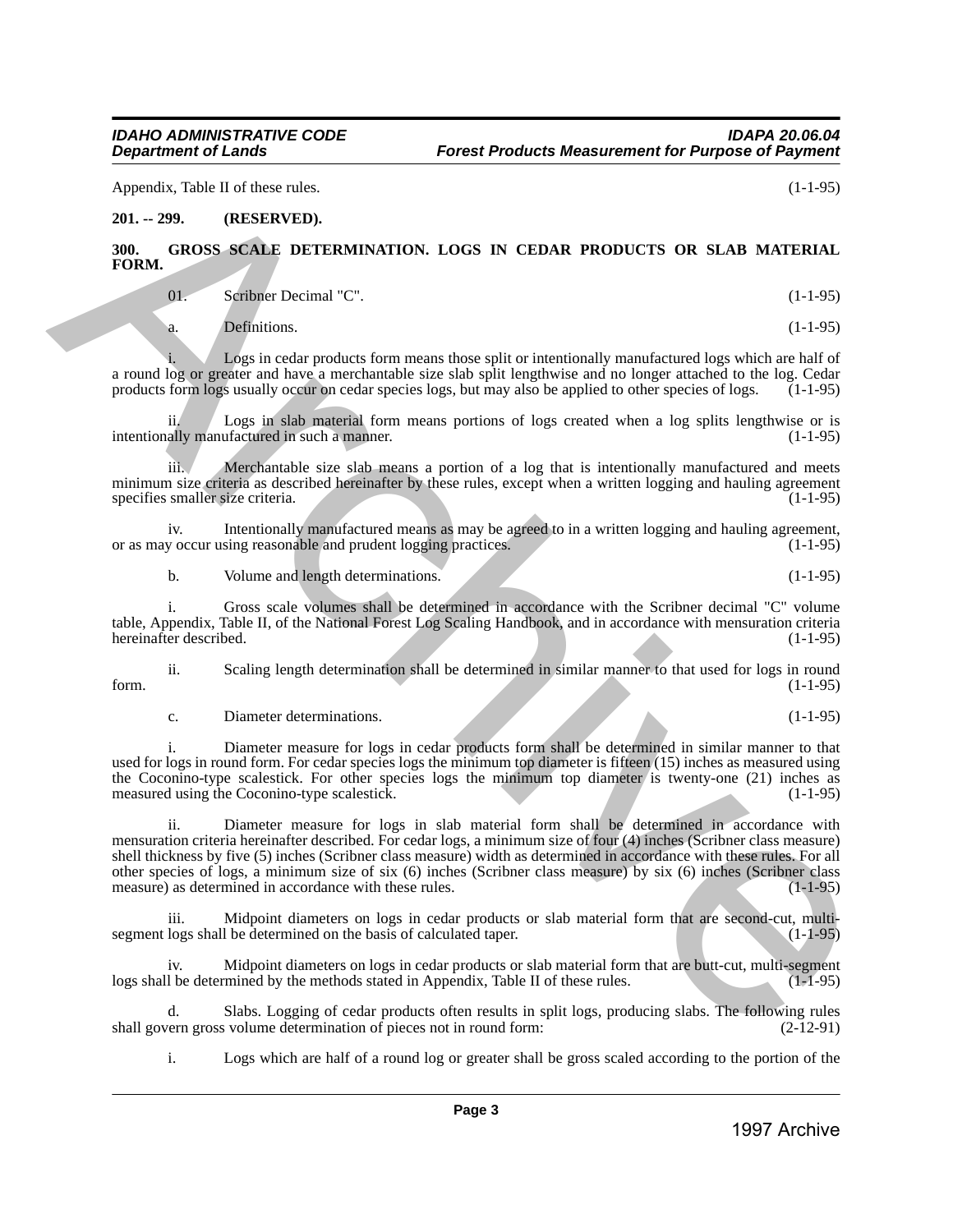log which is existent. See Diagram I of these rules.

# **DIAGRAM I**



**(16' scaling length, 20" scaling diameter)**

If this were an entire log intact (i.e. no slab missing) it would gross scale 28 decimal "C". However, since 1/4 of the log is missing, the gross scale would 1/4 less or 21 decimal "C". This is determined by figuring:

$$
1/4 \times 16' = 4' 16' - 4' = 12'
$$

The volume for 12' with a 20" scaling diameter is 21 decimal "C". Estimates for the slab missing are the same as those used for pie-cut deductions, such as  $1/16$ ,  $1/8$ ,  $1/6$ ,  $1/4$ ,  $1/3$ , etc. (1-1-95) used for pie-cut deductions, such as  $1/16$ ,  $1/8$ ,  $1/6$ ,  $1/4$ ,  $1/3$ , etc.

ii. Logs less than half of a round log (slabs) shall be gross scaled as follows: (See Diagram II of these rules.)

Mentally "square up" the sound wood within the slab; in other words, figure an approximate square or rectangle that can be shaped on the small end of the slab. For example:



-the average width is 10"

-the average shell thickness is 6"

-this approximates a rectangle of 6" x 10"

Use the following formula to determine volume:

W x H x  $(L/16)$  = volume in board feet (round this to the nearest ten bd. ft. to arrive as Scribner decimal "C" volume; five bd. ft. or more rounds up.)

 $W =$  the width of the slab in inches as measured using a Coconino-type scalestick.

 $H =$  the shell thickness of the slab in inches as measured using a Coconino-type scalestick.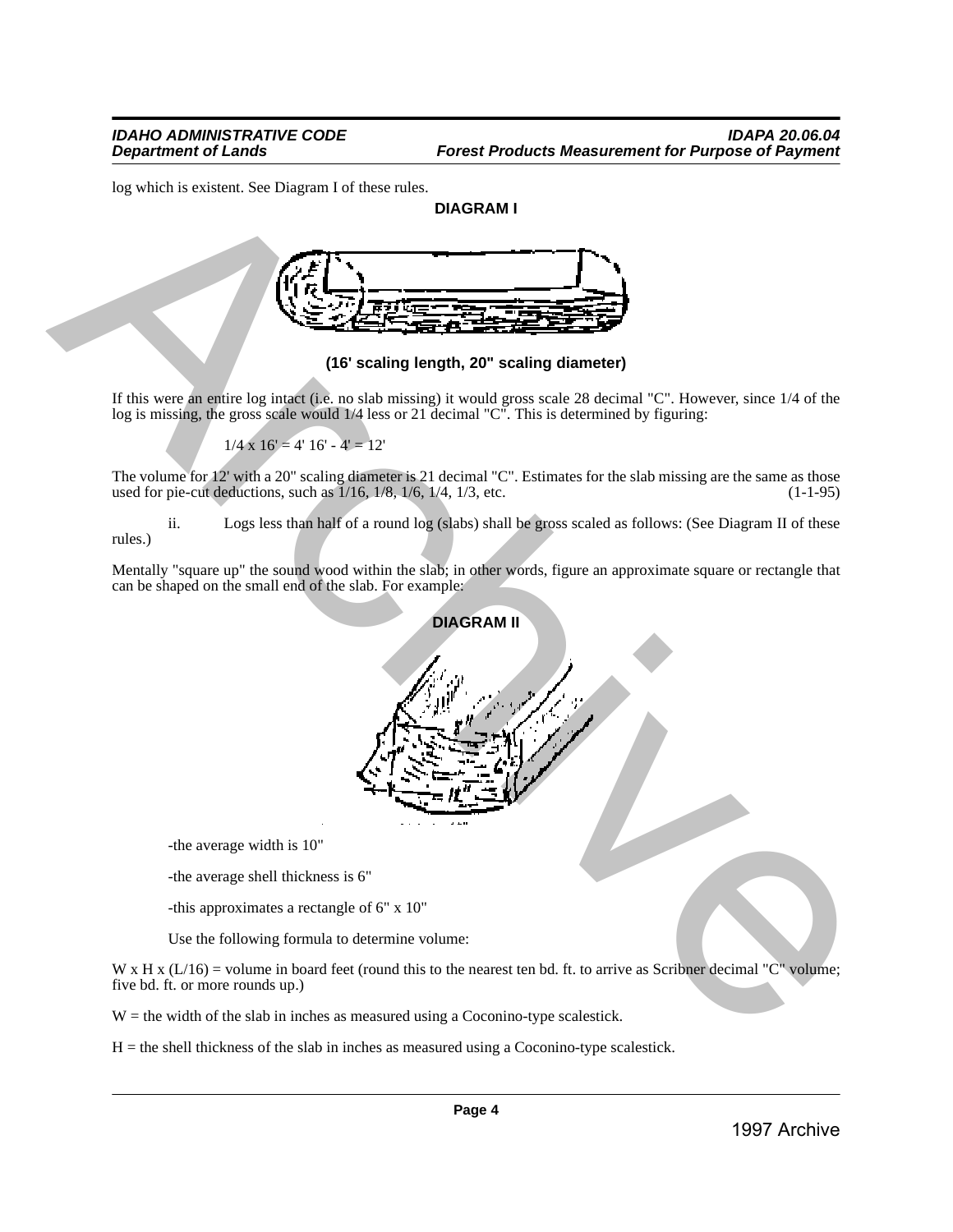$L =$  the scaling length of the slab in feet. If we use our previous example (assuming a slab length of 16')

 $10 \times 6 \times 16/16 = 60$ 

This slab would gross scale 60 board feet or 6 decimal "C". (1-1-95)

| iii. | Slabs are always measured on the small end. | $(2-12-91)$ |
|------|---------------------------------------------|-------------|
|------|---------------------------------------------|-------------|

iv. Length measurement for split logs and slabs shall be determined in the same manner as for logs in round form. (2-12-91) round form.  $(2-12-91)$ 

v. Cord measurement shall be used on material shorter than eight feet, one inch (8'1") in length.  $(2-12-91)$ 

vi. A piece count measure may be used on posts, rails, and shake bolts. (2-12-91)

# <span id="page-4-0"></span>**301. -- 399. (RESERVED).**

## <span id="page-4-1"></span>**400. CONVERSION FACTORS FOR OTHER GROSS VOLUME MEASUREMENTS.**

01. Conversion to Gross Decimal "C". All gross volume measurements determined in a manner other between the converted to an equivalent Scribner decimal "C" gross scale. (1-1-95) than Scribner decimal "C" shall be converted to an equivalent Scribner decimal "C" gross scale.

02. Conversion Factors. Standard converting factors as listed in the Appendix, Table XV, of the National Forest Log Scaling Handbook shall be considered acceptable (see Appendix, Table IV of these rules).  $(1-1-95)$ 

03. Other Conversion Factors. Conversion factors not listed in the National Forest Log Scaling of the Board of Scaling Practices upon written request. (2-12-91) Handbook shall be considered and determined by the Board of Scaling Practices upon written request.

### <span id="page-4-2"></span>**401. -- 499. (RESERVED).**

## <span id="page-4-3"></span>**500. NATIONAL FOREST LOG SCALING HANDBOOK.**

All references to the National Forest Log Scaling Handbook contained in these rules refer to the May, 1985,<br>(2-12-91) (2-12-91) Amendment 6 edition.

### <span id="page-4-4"></span>**501. -- 599. (RESERVED).**

### <span id="page-4-5"></span>**600. SCALING AGREEMENTS.**

01. Rules Not to Limit Agreements. These Rules shall in no way be considered as a constraint to the basis for determining board foot volumes between parties to a scaling agreement, provided that the method of scaling the various forest products for commercial purposes is stated in writing, and provided further that the scaling agreement is not for the purpose of payment for logging or hauling logged forest products only. (2-12-91) agreement is not for the purpose of payment for logging or hauling logged forest products only. Let be solving handled between the block of the sixted in the sixted matrix in the sixted matrix is a state of the sixted matrix in the sixted matrix is a state of the sixted matrix in the sixted matrix is a state of the

### <span id="page-4-6"></span>**601. -- 609. (RESERVED).**

### <span id="page-4-7"></span>**610. DETERMINATION OF COMPLIANCE.**

- 01. Scribner Decimal "C". (1-1-95)
- a. These rules enumerate the mensuration criteria that shall be used in determining gross scale.

 $(1-1-95)$ 

b. Notwithstanding the mensuration criteria contained in these rules, compliance shall be determined to have been met when check scale results on gross scale comparisons are within allowable standards of variation as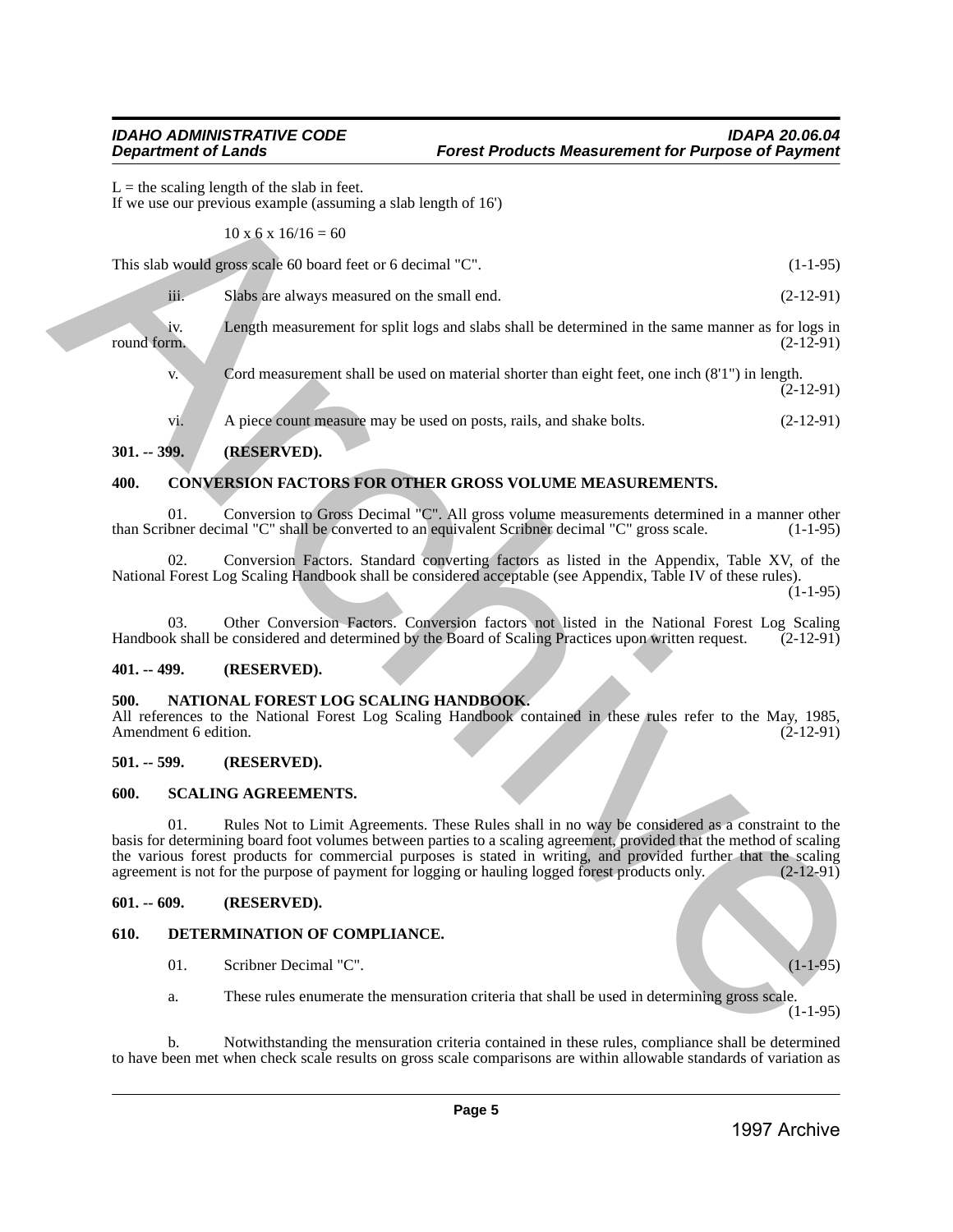#### <span id="page-5-0"></span>**611. -- 619. (RESERVED).**

#### <span id="page-5-1"></span>**620. CHECK SCALING AND STANDARDS OF VARIATION.**

### $OAV = ((a X C) + (b X D))/(C + D)$

| contained in these rules.                |            |                       |                   |                                                                                                                                                                                                                                                                                                                                                                                                           | $(1-1-95)$  |
|------------------------------------------|------------|-----------------------|-------------------|-----------------------------------------------------------------------------------------------------------------------------------------------------------------------------------------------------------------------------------------------------------------------------------------------------------------------------------------------------------------------------------------------------------|-------------|
| $611. - 619.$                            |            | (RESERVED).           |                   |                                                                                                                                                                                                                                                                                                                                                                                                           |             |
| 620.                                     |            |                       |                   | CHECK SCALING AND STANDARDS OF VARIATION.                                                                                                                                                                                                                                                                                                                                                                 |             |
| the check scale shall be:                | 01.        |                       |                   | Authority to Check Scale. Check scaling for mandatory gross scale recording requirement may be<br>performed by the board to ascertain licensed scaler's proficiency and/or compliance with these rules. The criteria for                                                                                                                                                                                  | $(1-1-95)$  |
|                                          | a.         | Scribner Decimal "C". |                   |                                                                                                                                                                                                                                                                                                                                                                                                           | $(1-1-95)$  |
|                                          |            |                       |                   | A valid check scale shall consist of a minimum of fifty (50) pieces with a minimum volume of ten<br>thousand (10,000) board feet as determined in accordance with these rules.                                                                                                                                                                                                                            | $(1-1-95)$  |
|                                          | 11/        |                       |                   | Check scale comparisons are based on total recorded scale. The check scaler's scale is used as the<br>basis for determining percentage variation.                                                                                                                                                                                                                                                         | $(1-1-95)$  |
|                                          | iii.       |                       |                   | For logs in round form the allowable standard shall be plus or minus two percent $(2.0\%)$ . $(1-1-95)$                                                                                                                                                                                                                                                                                                   |             |
| percent $(5.0\%)$ .                      | iv.        |                       |                   | For logs in cedar products or slab material form the allowable standard shall be plus or minus five                                                                                                                                                                                                                                                                                                       | $(1-1-95)$  |
|                                          |            |                       |                   | For check scales involving both logs in round form and logs in cedar products or slab material<br>form, the allowable standard shall be determined by the following formula:                                                                                                                                                                                                                              |             |
|                                          |            |                       |                   | $OAV = ((a X C) + (b X D))/(C + D)$                                                                                                                                                                                                                                                                                                                                                                       |             |
|                                          |            | <b>OAV</b>            | $\qquad \qquad =$ | overall allowable % variation                                                                                                                                                                                                                                                                                                                                                                             |             |
|                                          |            | a                     | $\equiv$          | allowable % variation for logs in round form                                                                                                                                                                                                                                                                                                                                                              |             |
|                                          |            | b                     | $\equiv$          | allowable % variation for logs in cedar products or slab material form                                                                                                                                                                                                                                                                                                                                    |             |
|                                          |            | $\mathsf{C}$          | $\equiv$          | check scaler's scale for logs in round form                                                                                                                                                                                                                                                                                                                                                               |             |
|                                          |            | D                     | $\equiv$          | check scaler's scale for logs in cedar products or slab material form                                                                                                                                                                                                                                                                                                                                     |             |
| $621 - 699$ .                            |            | (RESERVED).           |                   |                                                                                                                                                                                                                                                                                                                                                                                                           | $(1-1-95)$  |
| 700.                                     | PENALTIES. |                       |                   |                                                                                                                                                                                                                                                                                                                                                                                                           |             |
| 1220A and 38-1221.                       | 01.        |                       |                   | Failure to Comply. Failure to comply with these rules shall constitute a violation of the Standard<br>Log Scaling Law of Idaho. Penalties for non-compliance shall be in accordance with title 38, chapter 12, Sections 38-                                                                                                                                                                               | $(2-12-91)$ |
| 701. -- 709.                             |            | (RESERVED).           |                   |                                                                                                                                                                                                                                                                                                                                                                                                           |             |
| 710.<br>accordance with Chapter 4 Rules. |            |                       |                   | RECORDING MEASUREMENTS ON SCALE TICKETS.<br>All scalers, as defined in Sections 38-1201 and 38-1202, Idaho Code, shall record on the scale ticket a combination of<br>scale data for each log scaled from which both gross and net scale measurements may be derived. Scale tickets are<br>any written record of scale measurements. All scale tickets shall show the gross scale volume as determined in | $(1-1-95)$  |
| 711. -- 999.                             |            | (RESERVED).           |                   |                                                                                                                                                                                                                                                                                                                                                                                                           |             |
|                                          |            |                       |                   |                                                                                                                                                                                                                                                                                                                                                                                                           |             |
|                                          |            |                       |                   | Page 6                                                                                                                                                                                                                                                                                                                                                                                                    |             |

#### <span id="page-5-2"></span>**621. -- 699. (RESERVED).**

#### <span id="page-5-3"></span>**700. PENALTIES.**

#### <span id="page-5-4"></span>**701. -- 709. (RESERVED).**

#### <span id="page-5-5"></span>**710. RECORDING MEASUREMENTS ON SCALE TICKETS.**

#### <span id="page-5-6"></span>**711. -- 999. (RESERVED).**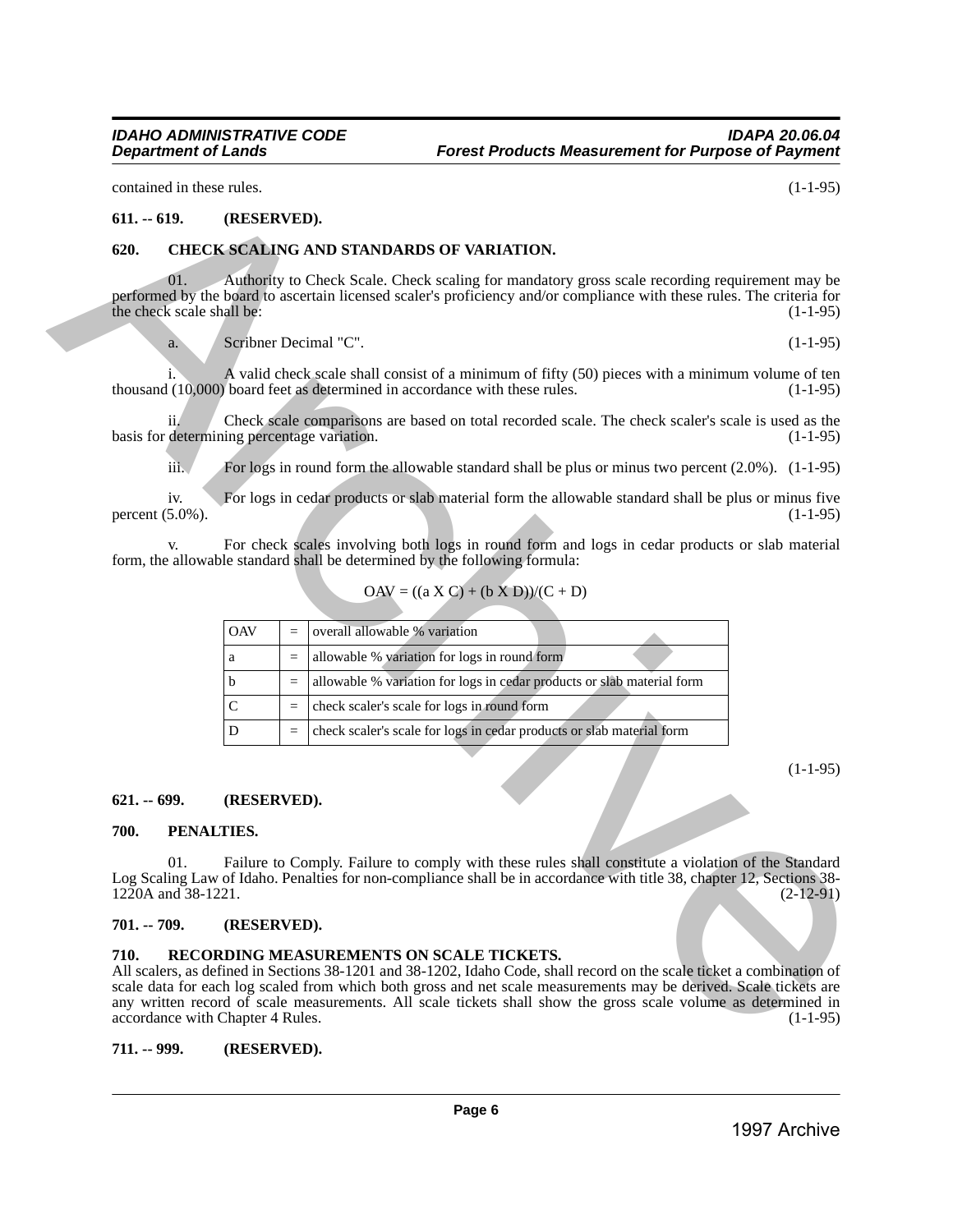# **APPENDIX**

- I. Table I -- Volume Table
- II. Table II -- Mid-point Taper on Multi-segment Butt Logs
- III. Table III -- Log Length Table
- IV. Standard Converting Factors

# **TABLE I Volume Table**

|                                   |                |              |       |                  |                |                | <b>TABLE I</b><br><b>Volume Table</b> |                |                           |                |                |                 |                |                |                |                |                |
|-----------------------------------|----------------|--------------|-------|------------------|----------------|----------------|---------------------------------------|----------------|---------------------------|----------------|----------------|-----------------|----------------|----------------|----------------|----------------|----------------|
| <b>Diameter</b><br>$\,$ in inches |                |              |       |                  |                |                |                                       |                | <b>Log Length in Feet</b> |                |                |                 |                |                |                |                |                |
|                                   | $\overline{4}$ | $\mathbf{5}$ | 6     | $\boldsymbol{7}$ | $\,8\,$        | $\overline{9}$ | 10 <sup>°</sup>                       | 11             | $\overline{12}$           | 13             | 14             | 15              | $16\,$         | 17             | $18\,$         | 19             | $20\,$         |
| $\overline{3}$                    |                |              |       |                  |                |                |                                       |                |                           | $1\,$          | $\mathbf{1}$   | $\mathbf{1}$    | $\,1\,$        | $\mathbf{1}$   | $\,1$          | $\,1\,$        | $\mathbf{1}$   |
| $\overline{4}$                    |                |              |       |                  | $\,1\,$        | $\mathbf{1}$   | $\overline{1}$                        | $\mathbf{1}$   | $\mathbf{1}$              | $\mathbf{1}$   | $\mathbf{1}$   | $\mathbf{1}$    | $\sqrt{1}$     | $\mathbf{1}$   | $1\,$          | $\,1\,$        | $\mathbf{1}$   |
| $5\overline{)}$                   |                | $\mathbf{1}$ | $\,1$ | $\,1$            | $\overline{1}$ | $\sqrt{1}$     | $\,1\,$                               | $\,1\,$        | $\mathbf{1}$              | $\Lambda$      | $\,1\,$        | $1\overline{ }$ | $\overline{2}$ | 2              | $\overline{2}$ | $\overline{c}$ | $\overline{2}$ |
| $\sqrt{6}$                        |                | $\,1$        | $1\,$ | $\,1$            | $\overline{1}$ | $\,1$          | $\,1\,$                               | 1              | $1\,$                     | $\mathbf{1}$   | $\mathbf{1}$   | $\sqrt{1}$      | $\sqrt{2}$     | $\sqrt{2}$     | $\sqrt{2}$     | $\sqrt{2}$     | $\overline{2}$ |
| $\overline{7}$                    | $\mathbf{1}$   | $\,1\,$      | $1\,$ | $\,1$            | $\mathbf{1}$   | $\mathbf{1}$   | $1\,$                                 | $\sqrt{2}$     | $\overline{2}$            | $\overline{2}$ | $\overline{2}$ | $\sqrt{2}$      | $\overline{3}$ | $\mathfrak{Z}$ | $\mathfrak{Z}$ | $\mathfrak{Z}$ | $\overline{3}$ |
| $8\,$                             | $\,1$          | $\mathbf{1}$ | $\,1$ | $\,1$            | $1\,$          | $\mathbf{1}$   | $\overline{2}$                        | $\overline{2}$ | $\overline{2}$            | $\overline{2}$ | $\sqrt{2}$     | 2 <sup>′</sup>  | $\overline{3}$ | $\overline{3}$ | $\overline{3}$ | $\mathfrak{Z}$ | $\mathfrak{Z}$ |
|                                   |                |              |       |                  |                |                |                                       |                |                           |                |                |                 |                |                |                |                |                |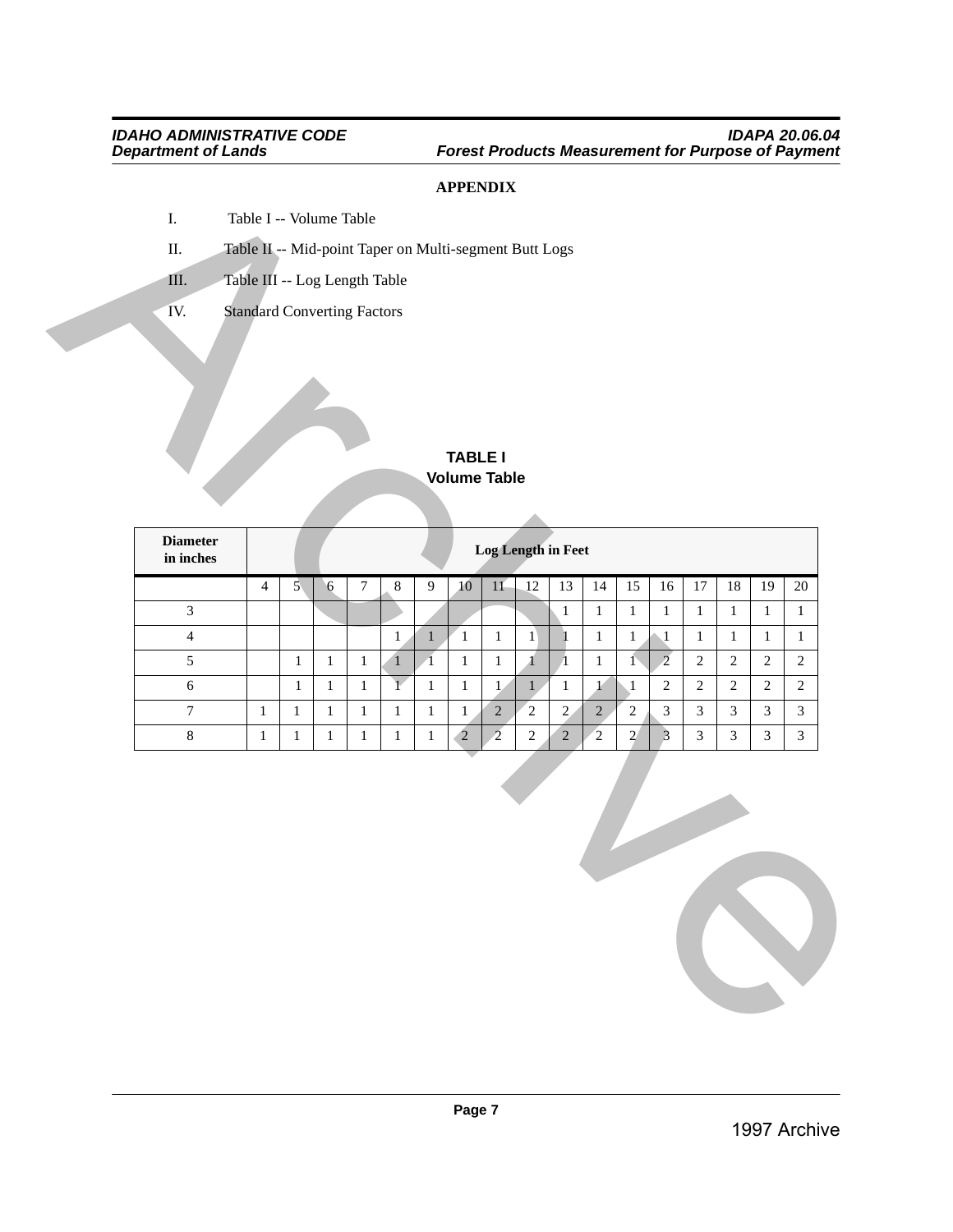# **TABLE II Mid-point Taper on Multi-segment Butt Logs**

1. North Idaho Area (north of the Salmon River, and including the northeastern Washington area bounded by the Snake River on the south, to the Columbia River, north to the Okanogan River, north to Canada) ---

The basis for determining mid-point taper shall be the same as that established by Region 1 of the United States Forest Service.

2. Southwest Idaho Area ---

Mid-point taper shall be a standard taper as follows:

Larch  $-21'$  - 40' shall be 1-inch taper. All other species  $-21'$  - 40' shall be 2-inch taper.

3. Southeast Idaho Area ---

a. Targhee National Forest Area -- mid-point taper shall be a standard taper as follows: Douglas Fir, Alpine Fir, and Engelmann Spruce: 21' - 40' shall be 2-inch taper.

Lodgepole Pine:

21' - 31' shall be 1-inch taper.

32' - 40' shall be 2-inch taper.

- b. Other Southeast Areas -- mid-point taper(s) shall be determined on the basis of actual taper.
- 4. Multiple segment butt logs not included in the above lengths shall be determined with actual taper applied.
- 5. The butt log taper tables developed by the USFS at the point of origin of the forest products (with the exception of the northeastern Washington area) shall be utilized on all forest products scaled within the state of Idaho.

**1997**<br>
1. Mistelland Material The Child Ell II (10) Ell II (10) Contained Contains (10) and (10) and (10) and (10) and (10) and (10) and (10) and (10) and (10) and (10) and (10) and (10) and (10) and (10) and (10) and (1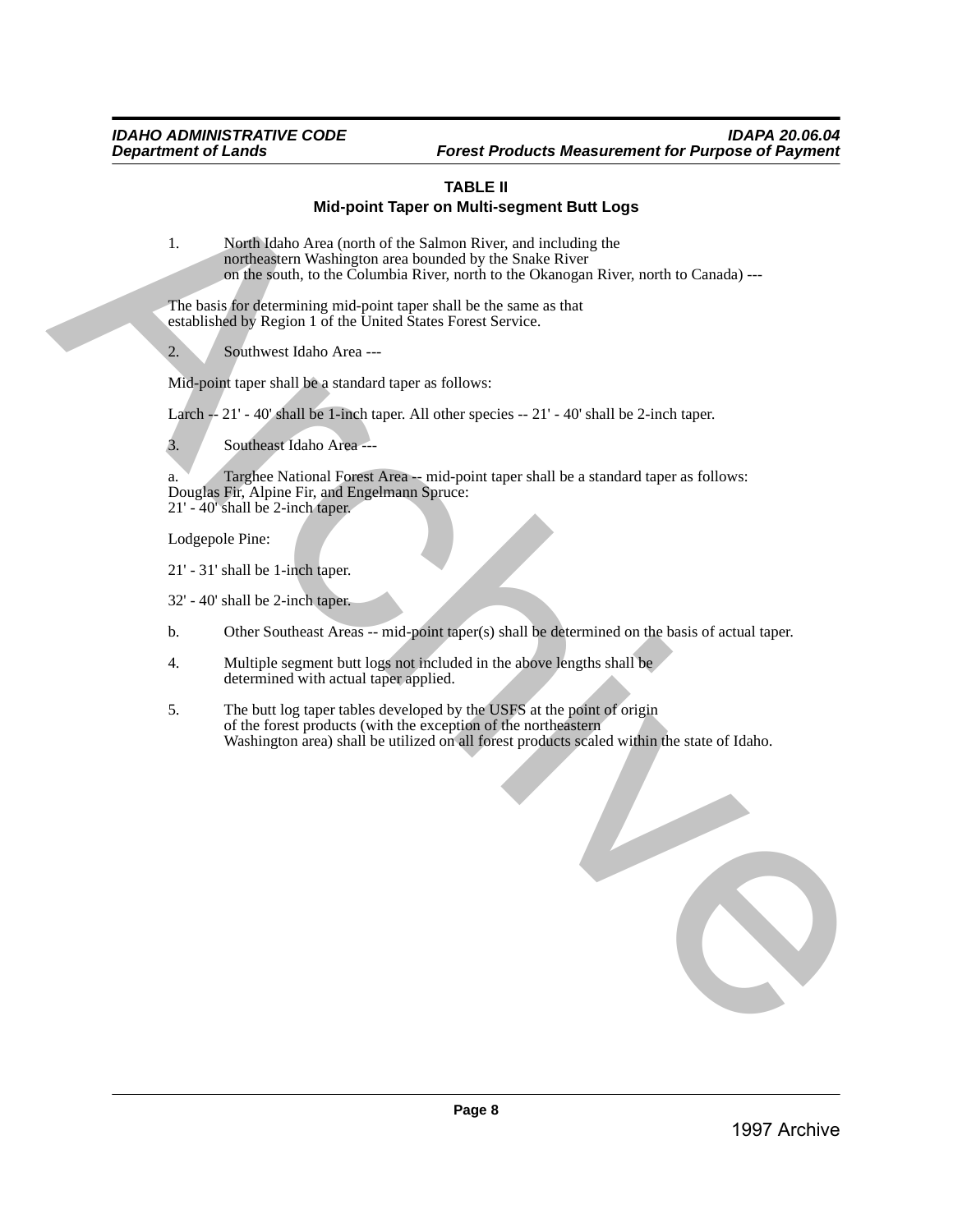### *IDAHO ADMINISTRATIVE CODE IDAPA 20.06.04 Department of Lands Forest Products Measurement for Purpose of Payment*

| –<br>. . | н<br>н |
|----------|--------|
|          |        |

| Log<br>Length     | <b>Scaling</b><br>Length | <b>Segment</b><br>Length | <b>Segment</b><br>Length | <b>Segment</b><br>Length | <b>Segment</b><br>Length |
|-------------------|--------------------------|--------------------------|--------------------------|--------------------------|--------------------------|
| $8'1'' - 8'8''$   | $8\,$                    |                          |                          |                          |                          |
| 8'9" - 9'8"       | 9                        |                          |                          |                          |                          |
| 9'9" - 10'8"      | $10\,$                   |                          |                          |                          |                          |
| 10'9" - 11'8"     | $11\,$                   |                          |                          |                          |                          |
| $11'9'' - 12'8''$ | 12                       |                          |                          |                          |                          |
| 12'9" - 13'8"     | 13                       |                          |                          |                          |                          |
| 13'9" - 14'8"     | 14                       |                          |                          |                          |                          |
| 14'9" - 15'8"     | 15                       |                          |                          |                          |                          |
| 15'9" - 16'8"     | 16                       |                          |                          |                          |                          |
| $16'9'' - 17'8''$ | 17                       |                          |                          |                          |                          |
| $17'9'' - 18'8''$ | $18\,$                   |                          |                          |                          |                          |
| 18'9" - 19'8"     | 19                       |                          |                          |                          |                          |
| 19'9" - 20'8"     | 20                       |                          |                          |                          |                          |
| 20'9" - 22'2"     | 21                       | 11                       | $10$                     |                          |                          |
| $22'3'' - 23'2$   | $22\,$                   | $12\,$                   | 10                       |                          |                          |
| 23'3" - 24'2"     | 23                       | 12                       | 11                       |                          |                          |
| 24'3" - 25'2"     | 24                       | 12                       | 12                       |                          |                          |
| $25'3'' - 26'2''$ | $25\,$                   | 13                       | 12                       |                          |                          |
| 26'3" - 27'2"     | 26                       | 14                       | 12                       |                          |                          |
| $27'3'' - 28'2''$ | 27                       | 14                       | 13                       |                          |                          |
| 28'3" - 29'2      | $28\,$                   | 14                       | 14                       |                          |                          |
| 29'3" - 30'2"     | 29                       | 15                       | 14                       |                          |                          |
| $30'3" - 31'2"$   | 30                       | 16                       | 14                       |                          |                          |
| $31'3'' - 32'2''$ | 31                       | 16                       | 15                       |                          |                          |
| 32'3" - 33'2"     | 32                       | 16                       | 16                       |                          |                          |
| 33'3" - 34'2"     | 33                       | $17\,$                   | 16                       |                          |                          |
| $34'3" - 35'2"$   | 34                       | 18                       | 16                       |                          |                          |
| $35'3'' - 36'2''$ | 35                       | 18                       | $17\,$                   |                          |                          |
| $36'3" - 37'2"$   | 36                       | 18                       | 18                       |                          |                          |
| $37'3" - 38'2"$   | 37                       | 19                       | 18                       |                          |                          |
| 38'3" - 39'2"     | $38\,$                   | $20\,$                   | $18\,$                   |                          |                          |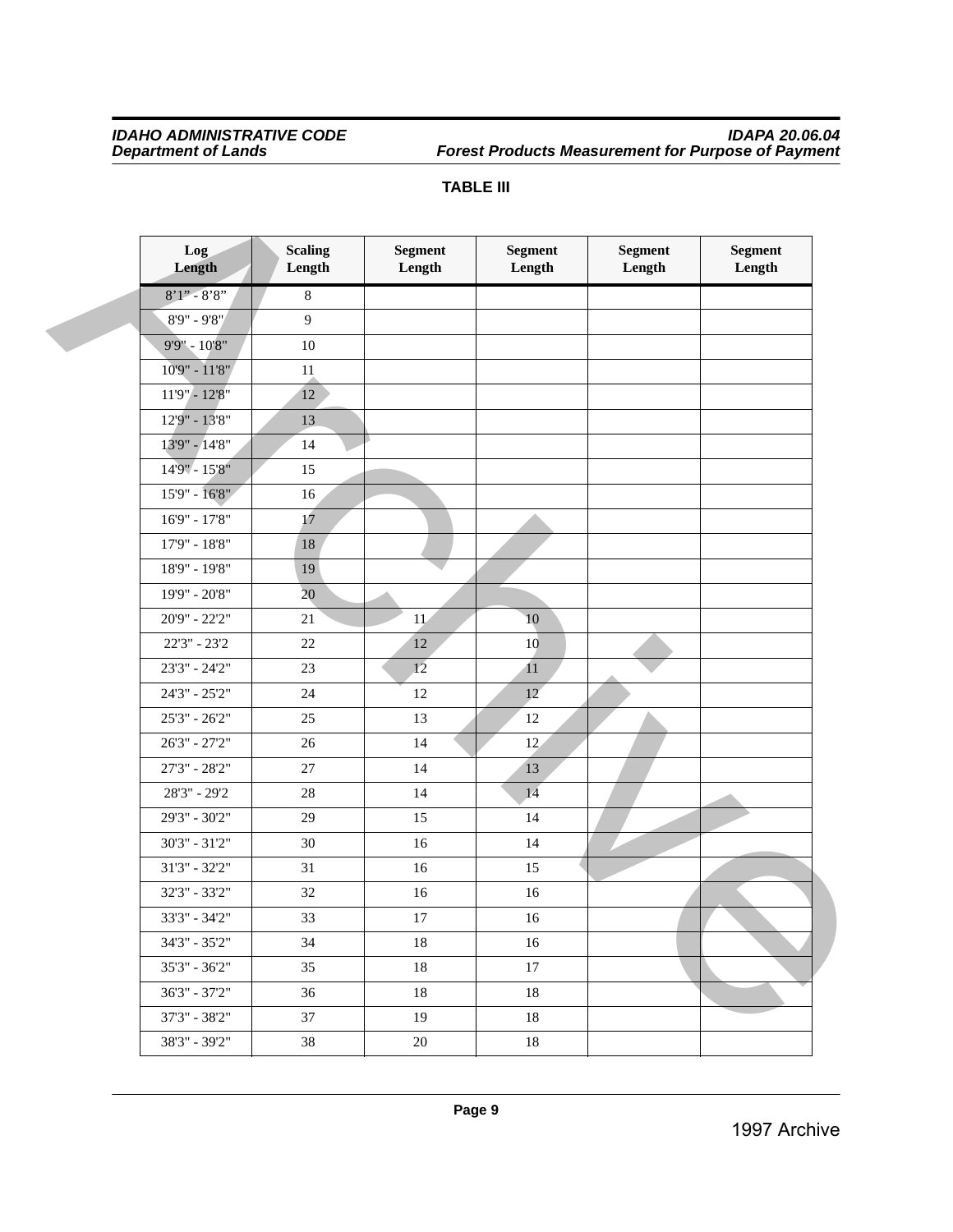## *IDAHO ADMINISTRATIVE CODE IDAPA 20.06.04 Department of Lands Forest Products Measurement for Purpose of Payment*

| Length        |
|---------------|
|               |
|               |
|               |
|               |
|               |
|               |
|               |
|               |
|               |
|               |
|               |
|               |
|               |
|               |
|               |
|               |
|               |
|               |
|               |
|               |
|               |
|               |
| 14            |
| $\mathbf{14}$ |
| 15            |
| 16            |
|               |